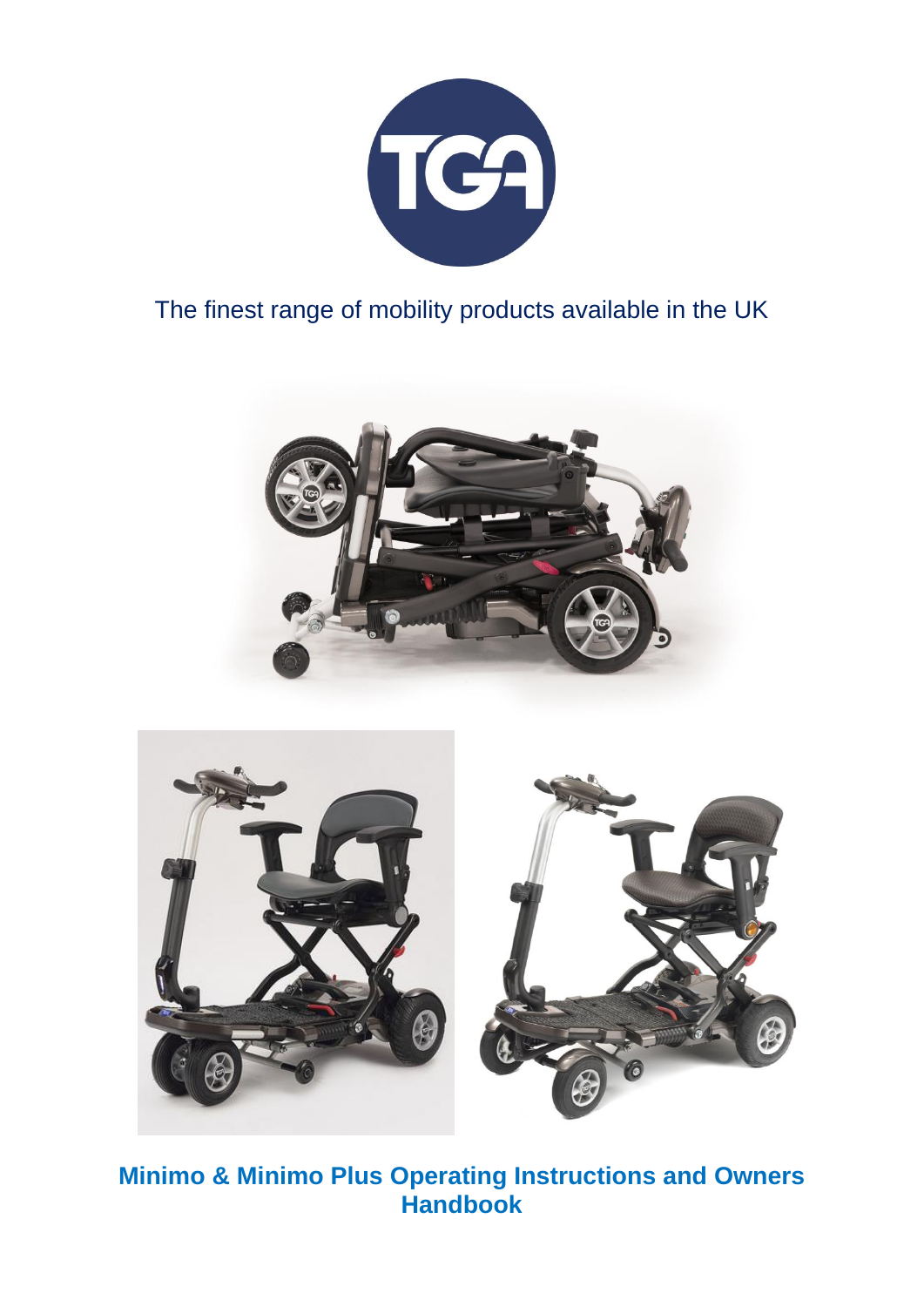| <b>CONTENTS</b>                             | <b>PAGE</b>    |
|---------------------------------------------|----------------|
| <b>INTRODUCTION</b>                         | 3              |
| <b>PRODUCT OVERVIEW</b>                     | 3              |
| <b>YOUR SCOOTER CONTROLS</b>                | 3              |
| <b>DRIVING YOUR SCOOTER</b>                 | 4              |
| <b>ADJUSTING YOUR TILLER</b>                | 6              |
| <b>REMOVING YOUR BATTERY PACK</b>           | 6              |
| <b>ADJUSTING YOUR SEAT</b>                  | $\overline{7}$ |
| <b>FOLDING &amp; UNFOLDING YOUR SCOOTER</b> | 9              |
| <b>CHARGING YOUR SCOOTER</b>                | 12             |
| <b>PARKING BRAKE RELEASE</b>                | 13             |
| <b>MAINTENANCE</b>                          | 13             |
| <b>TROUBLE SHOOTING</b>                     | 14             |
| <b>TIPS FOR SCOOTER USERS</b>               | 15             |
| <b>TECHNICAL SPECIFICATIONS</b>             | 16             |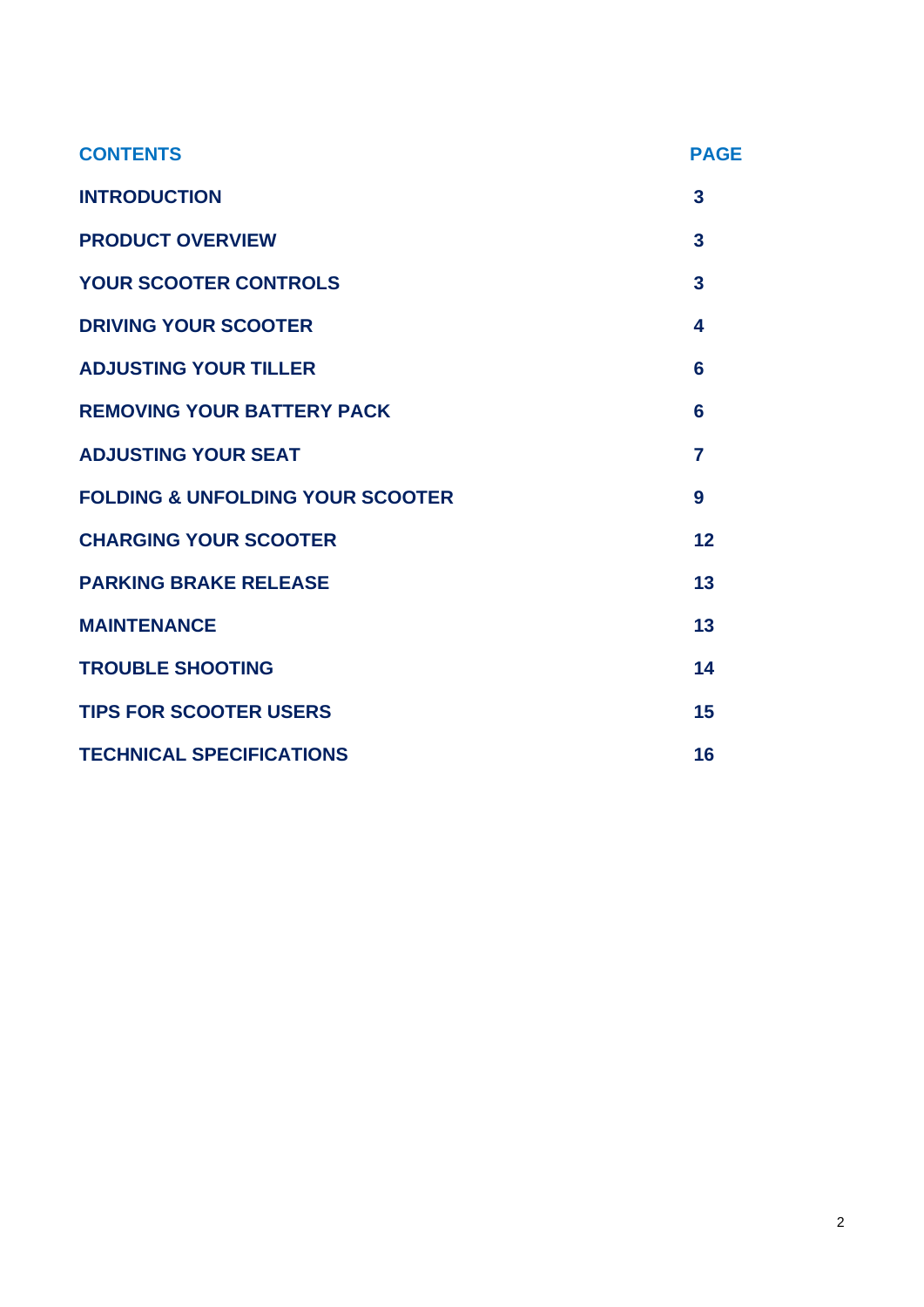# **INTRODUCTION TO YOUR MINIMO**

Thank you for purchasing a TGA Minimo mobility scooter. We hope your new scooter will bring freedom, independence and pleasure to your life.

This handbook provides important information on the most common operational and maintenance concerns that you should be familiar with. It is very important that you are familiar with the driving technique and are able to operate the controls competently before venturing far from where there is assistance.

Please make sure you read this handbook in full and fully understand how to operate your scooter before venturing too far from assistance. This handbook will draw your attention to important safety related issues by **Care! Warning** labelling throughout. Please keep this handbook for future referral.

# **PRODUCT OVERVIEW**

Your Minimo is a class 2 mobility scooter and intended for indoor or outdoor use but is not road legal. It is designed to be easily folded in order to fit in your car boot making it ideal for trips to your local town and shops. It is capable of 4mph, can climb slopes up to 10% and negotiate obstacles up to 6 or 7cm high, depending on the model (see Technical Specifications). Care must be taken when using your scooter in these conditions.

# **YOUR SCOOTER CONTROLS**



A. Horn – press the horn button to sound your horn.

B. Key – insert the key and rotate it clockwise to power on your scooter. To turn off your scooter rotate the key anti clockwise.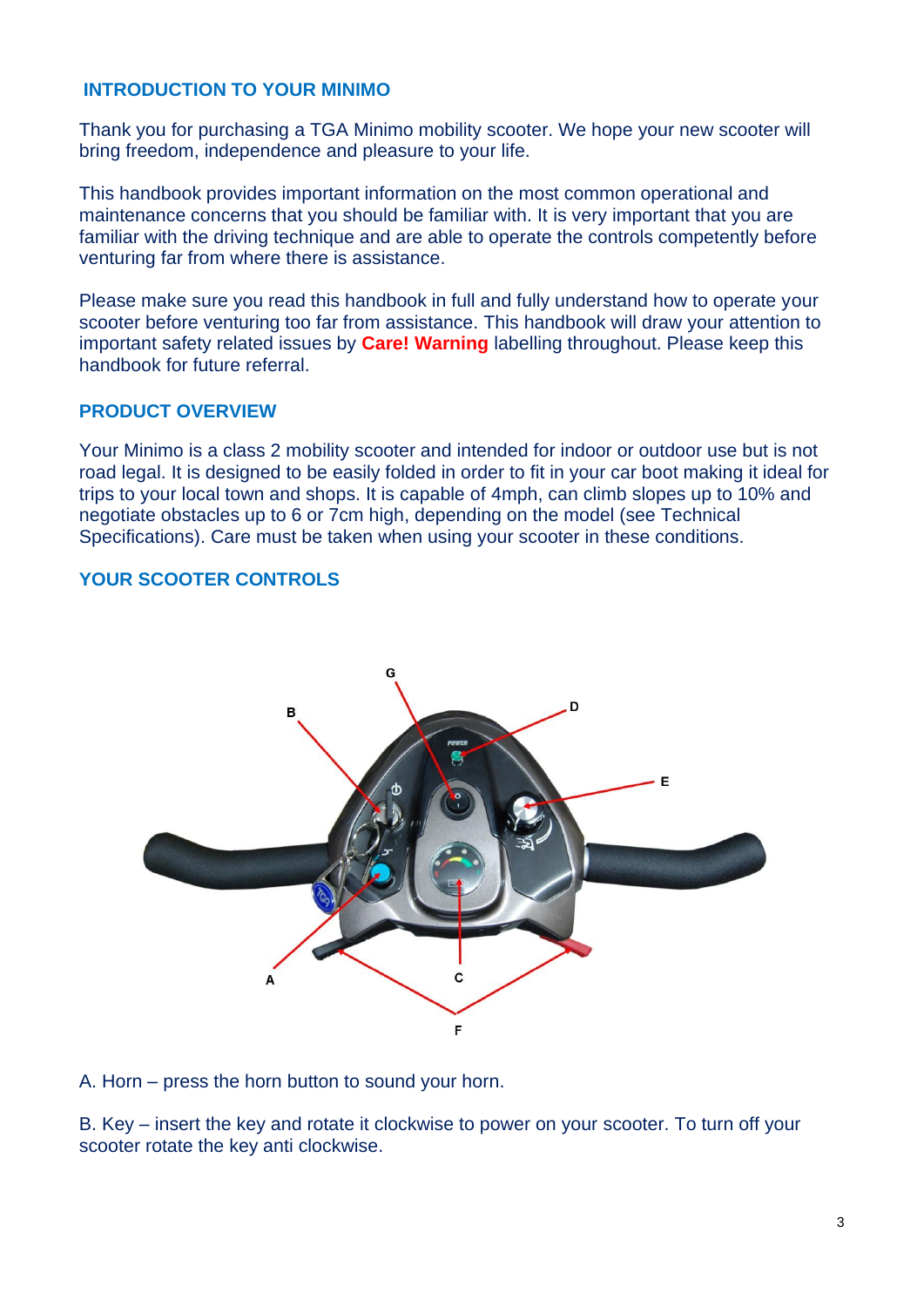C. Battery Condition Indicator – When your scooter is switched on the needle on the indicator will move across from the left 'Red' sector to the 'Green' sector indicating the state of charge in your batteries. As the charge is used up in your batteries the needle will slowly move towards the red sector indicating the state of charge at that precise time. When the needle is pointing fully to the right the batteries are fully charged. As the needle falls towards the red sector your batteries are losing charge and when the needle is in the red sector your batteries need to be recharged. For more information see the Charging Your Scooter section.

D. Power On Light – The light will be illuminated green when your scooter is on.

E. Speed Adjustment – This allows you to pre-select your desired maximum speed. The adjuster is proportional to speed and can be set anywhere between minimum and maximum. Turn the adjuster knob fully anti clockwise for the lowest speed and gradually rotate clockwise to increase your maximum speed.

F. Throttle Control Lever – The Throttle Controls also adjust the speed of your scooter. The further you push the control the faster you will go.

G. Lights – This switch will turn your lights on and off (Minimo Plus only).

# **DRIVING YOUR SCOOTER**

Before driving your scooter make sure that the battery is fully charged, check that the tyres do not appear to be soft (see Maintenance section for details of monthly checks and tyre pressures). Check that the key is in the off position before entering. When comfortably sat, ensure that the seat is secure. Ensure that the armrests are in the correct position.

Set your speed to low, hold the Tiller with both hands and gently apply pressure to the throttle control lever to move forwards. The more pressure you apply to the lever, the faster you will go. Remember to always come to a stop before changing from forward to reverse.

Releasing the throttle control lever automatically operates the motor brake to slow down your scooter to a stop. Once stopped, the parking brake will automatically engage.

Use the Tiller to steer your scooter left and right. Simply move your left hand towards you to steer left and your right hand towards you to turn right.

To reverse, apply pressure on the opposite throttle control lever. The speed in reverse is reduced automatically for safety and your scooter will beep.

To negotiate kerbs you should always approach at right angles. If you are going up, select the highest speed setting then drive until both front and back wheels are on the pavement, then immediately lower the speed. If going down, proceed slowly until on the road, then switch to a suitable higher speed to cross the road safely.

Watch your Battery Condition Indicator. The distance you can travel depends on many factors. Range is influenced by many environmental conditions, hills will substantially decrease the range. Establish what you can obtain around your locality by gradually increasing the distance and checking the battery indicators at the end of each journey.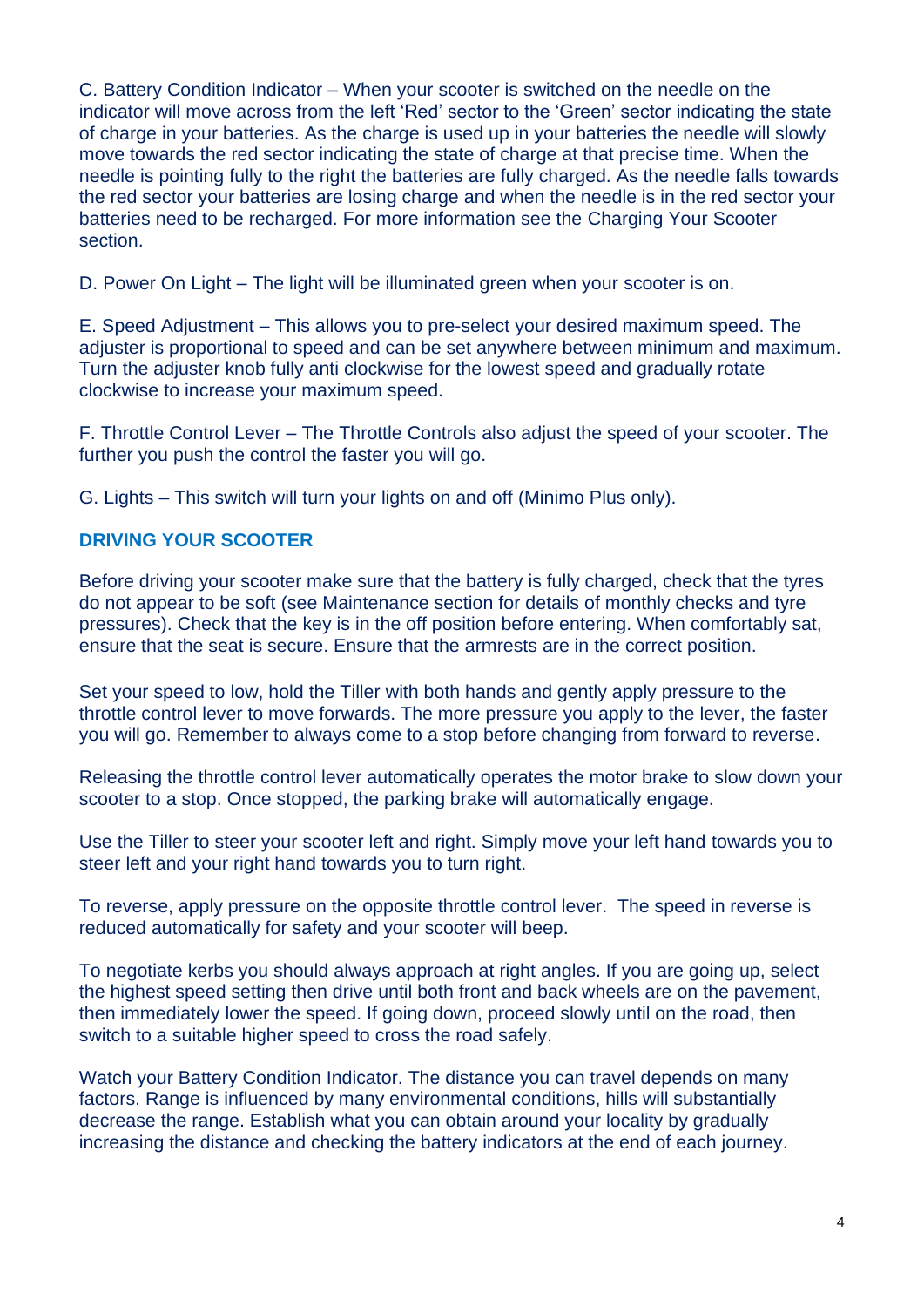Should the battery "run out" before you get home there are two things you can do to avoid being stranded. Stopping and switching off your scooter for 5 – 10 minutes will allow the battery to "recover" a little power so that you can proceed further. You can attempt this a number of times. If you are unfortunate and cannot return to home under the battery power there is a "Free Wheel" device that will allow someone to push your scooter home (see Parking Brake Release).

# **Driving inside shops and buildings**

When inside it is your responsibility to drive slowly and safely and not damage your surroundings or hurt other people.

When using the footpath – Just because you are on the footpath or pedestrian precinct does not make you a pedestrian. If you are on a scooter you are no longer a pedestrian.

In a crowded precinct, market area, or footpath - It is your responsibility to ensure you do not run into anyone or do any harm with your scooter. While many people will make way for you, you cannot expect everyone to do so. Some will appear to not even realize you are there. They will climb round and even over your vehicle rather than allow you room to move. Also be very aware of people's feet.

# Watch out for:

- \* Children They may well run in front of you without warning. You may only be moving very slowly, but you could still injure a child.
- Elderly People They may be unable to quickly move aside to let you pass. Give way to them.
- \* Disabled people on foot they too may be unable to move aside for you.
- \* People with visual problems or impaired hearing Give them space and time.
- Other scooter users You may be doing all the right things. This does not guarantee they will do likewise

## **Driving on the road**

Your scooter is a class 2 mobility scooter and therefore it is not road legal.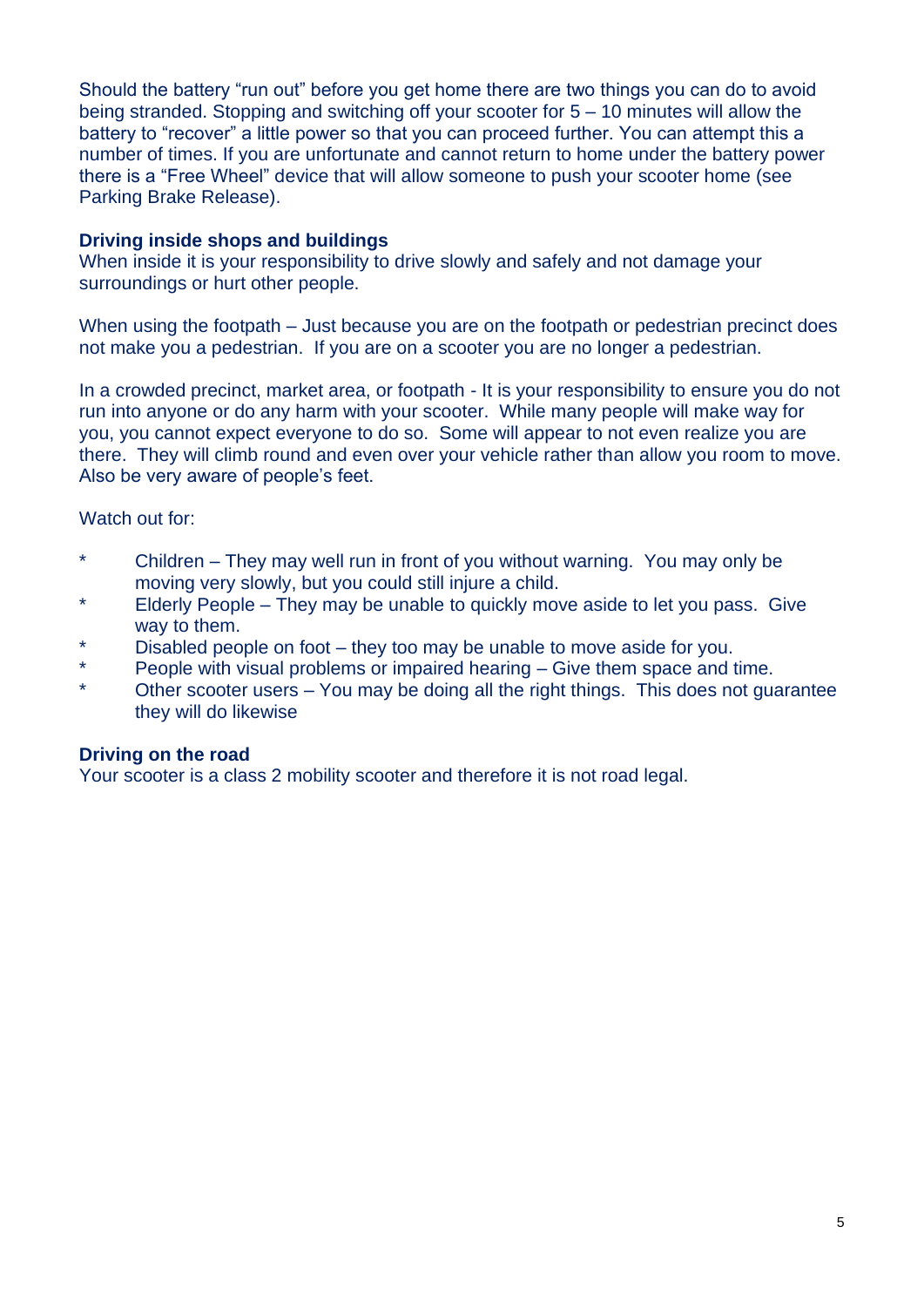# **ADJUSTING YOUR TILLER**



If you'd like to adjust the height of your tiller simply turn the adjustment wheel anti clockwise until the top part of the tiller moves freely up and down. Then just move the top half of the tiller to the height you would like and tighten the adjustment wheel by turning it clockwise until tight.

# **REMOVING YOUR BATTERY PACK**



To remove the battery pack first ensure the pack is unlocked by inserting the key into the pack and turning it 90° anti clockwise to the unlock position. Then simply lift the pack up away from the base of the scooter and the seat using the handle provided.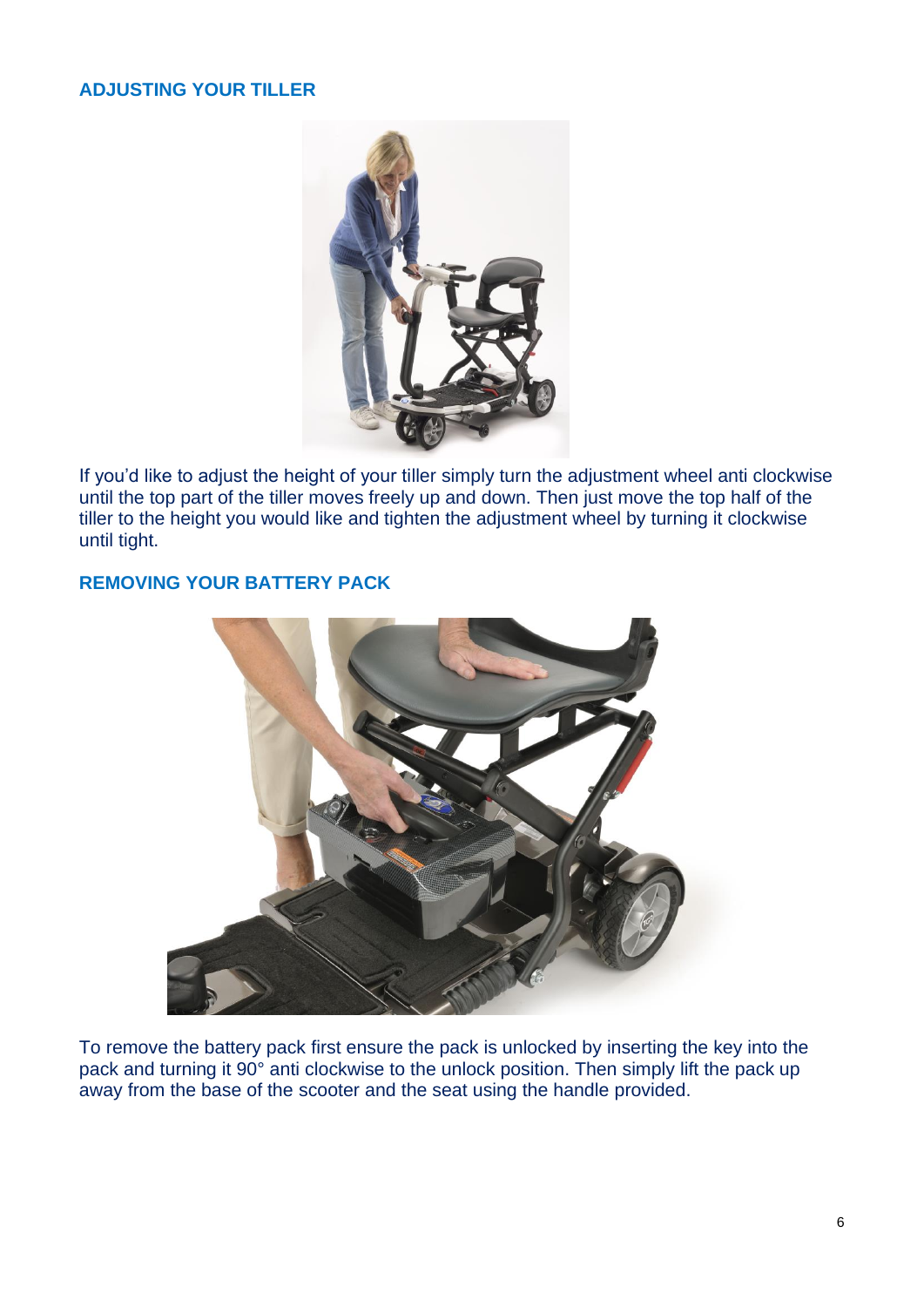# **ADJUSTING YOUR SEAT**

# **Removing your seat**

To remove your seat follow these 2 simple steps:

1. Pull and rotate the red circular knob located under the seat so that it is locked open.



2. Slide the seat forwards slightly and lift away from the base.



To replace the seat simply reverse these steps.

# **Care! Warning**

\* Always ensure the seat is locked in place before attempting to get on. Failure to check this could result in injury.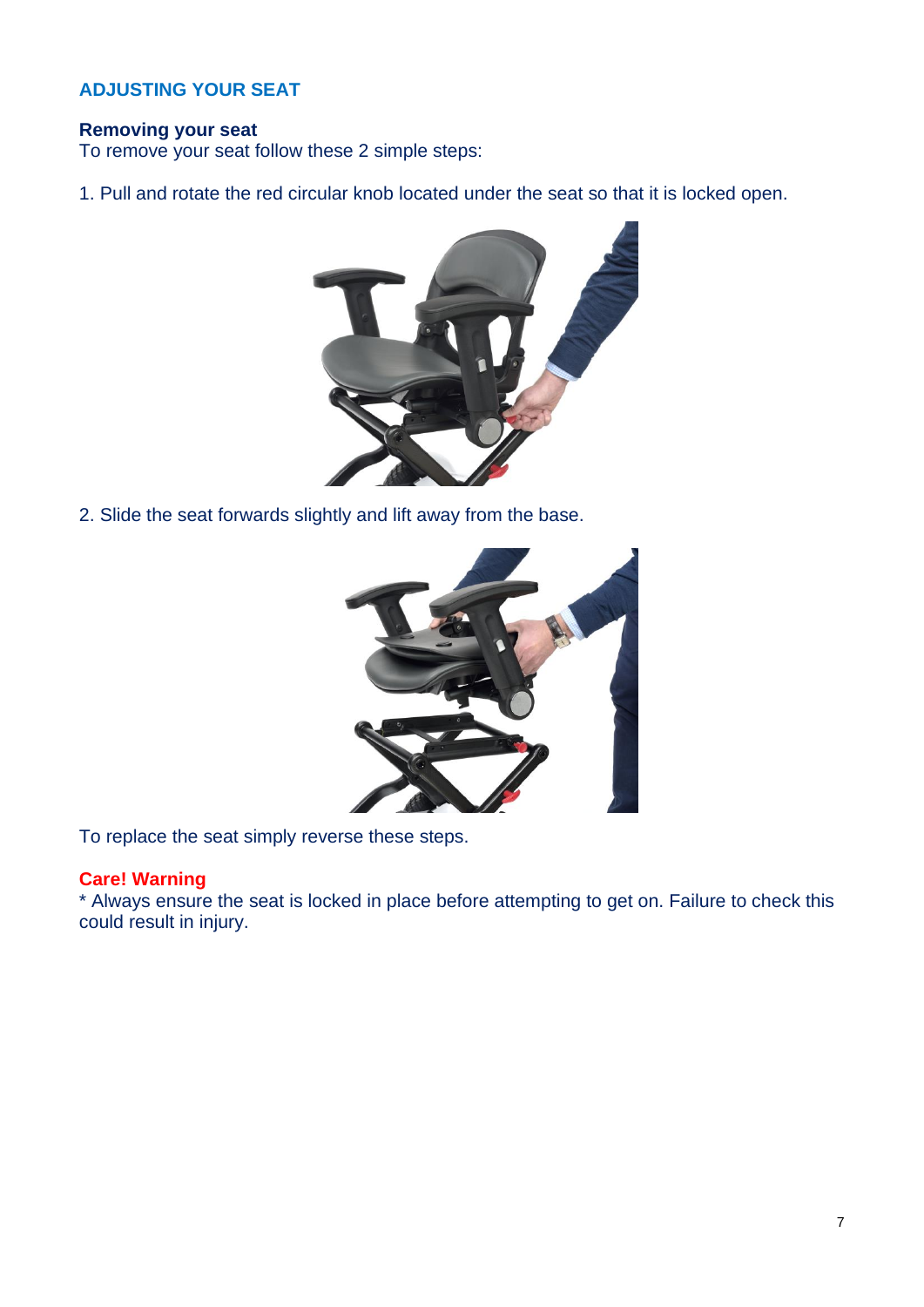## **Adjusting your arm rests**

Your scooter has both height adjustable and rotating armrests. To adjust the height of your armrests follow these 2 simple steps:

1. Press the silver button located halfway up either armrest.



2. Slide the armrest up or down into either of the 3 positions available.



To rotate the armrests, follow these 2 simple steps:

1. Press the silver button located at the bottom of the armrest

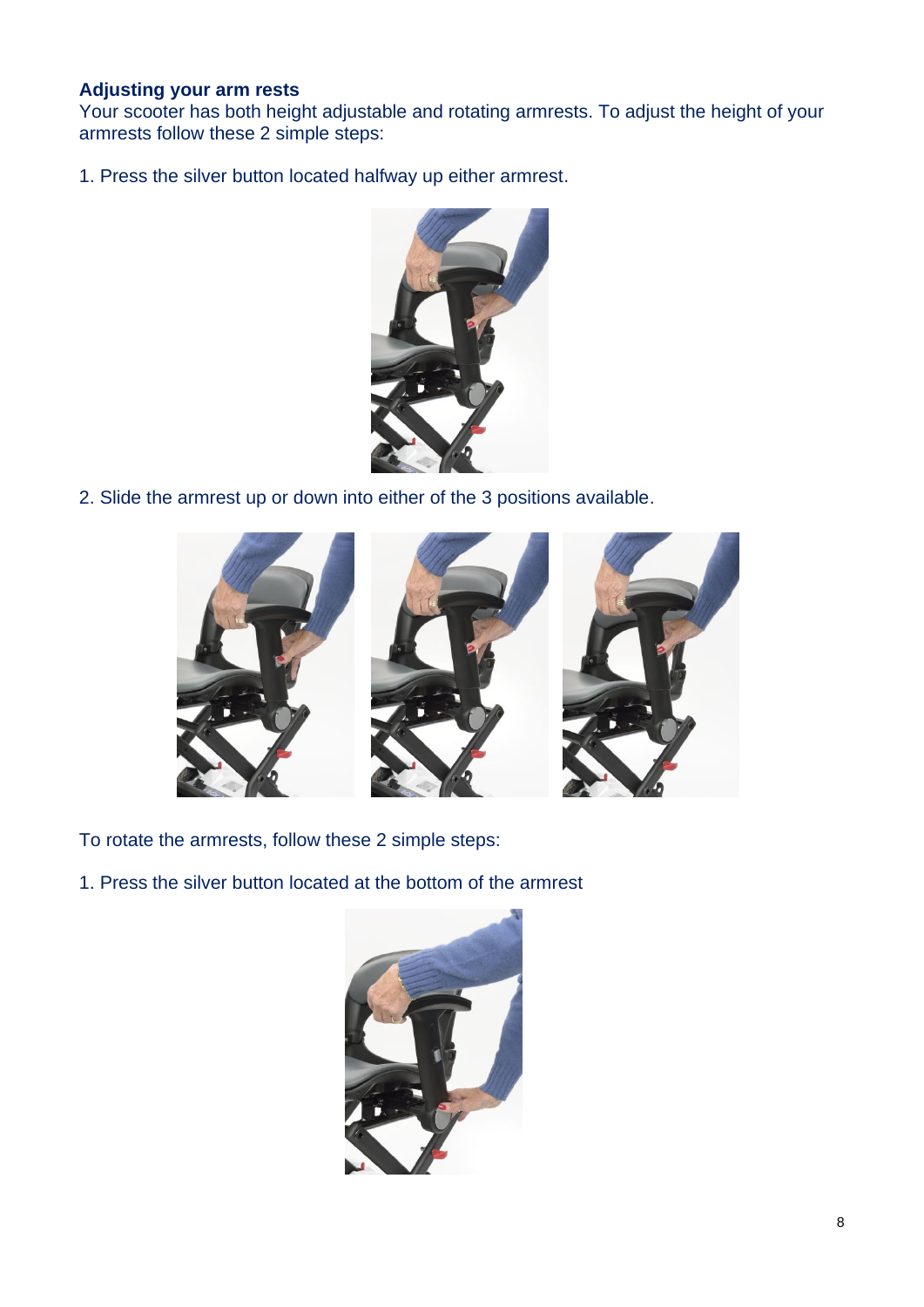2. Rotate the armrest backwards 90 degrees until it locks in place.



To rotate the armrest forwards simply reverse these steps.

# **FOLDING & UNFOLDING YOUR SCOOTER**

#### **Folding**

To fold your scooter in order to put it into a car boot or stand it up and store it follow these 4 simple steps:

1. Place one hand on your scooters seat base and use the other to pull up on the red handle located at the back of the floor pan just in front of the battery pack until you hear a click.



2. Fold the back of the seat down and the arms back (see Adjusting Your Seat).

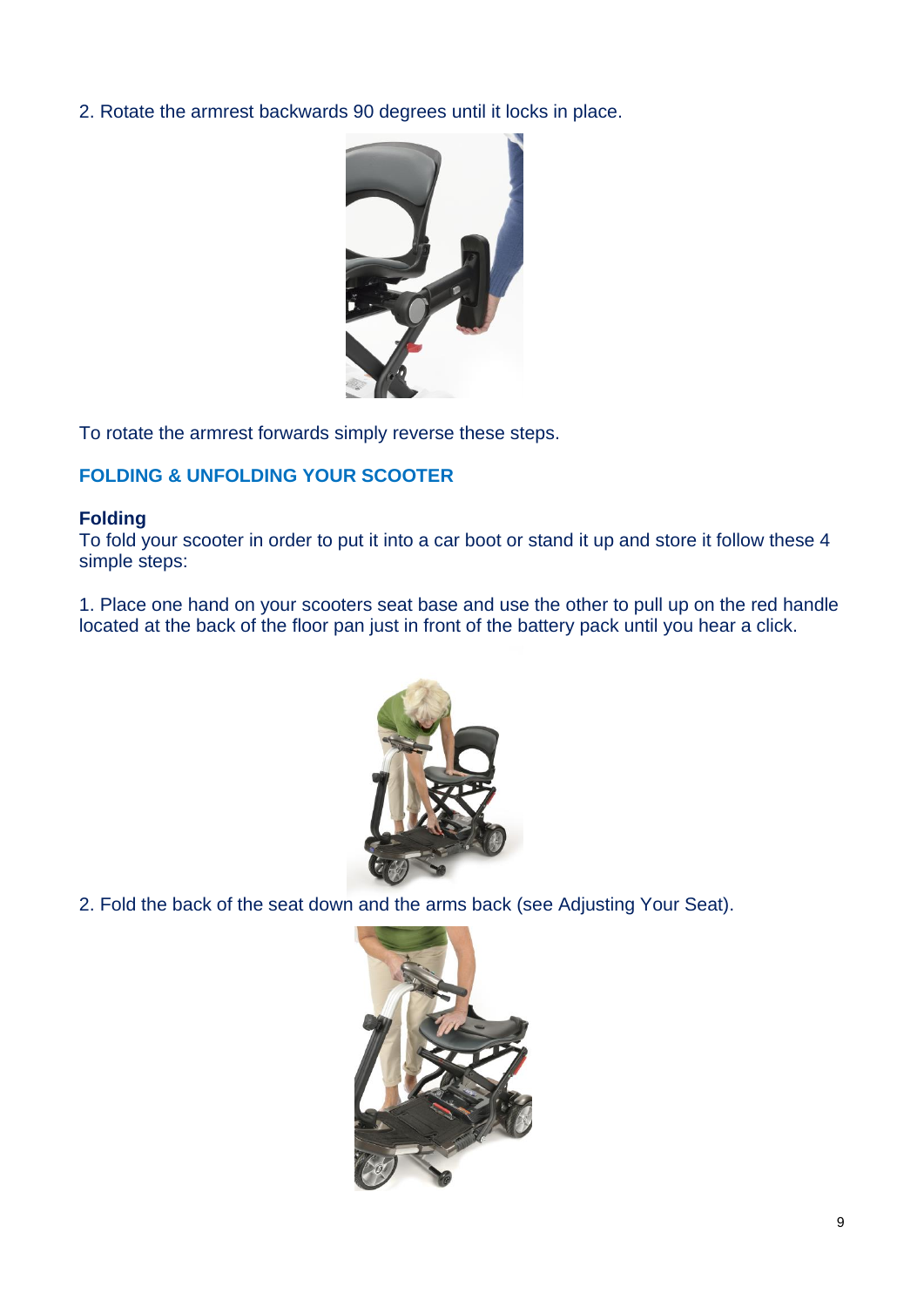3. Use one hand to push the seat down towards the floor pan and the other to move the tiller towards the seat which will lift the front wheels off the floor and fold your scooter.



4. Finally push the tiller against the seat and the front of the floor pan towards the rear wheels to ensure your scooter is locked into the folded position.



Once folded you can then lift your scooter using the handle at the rear and stand it on its front wheels to move around in the folded position.

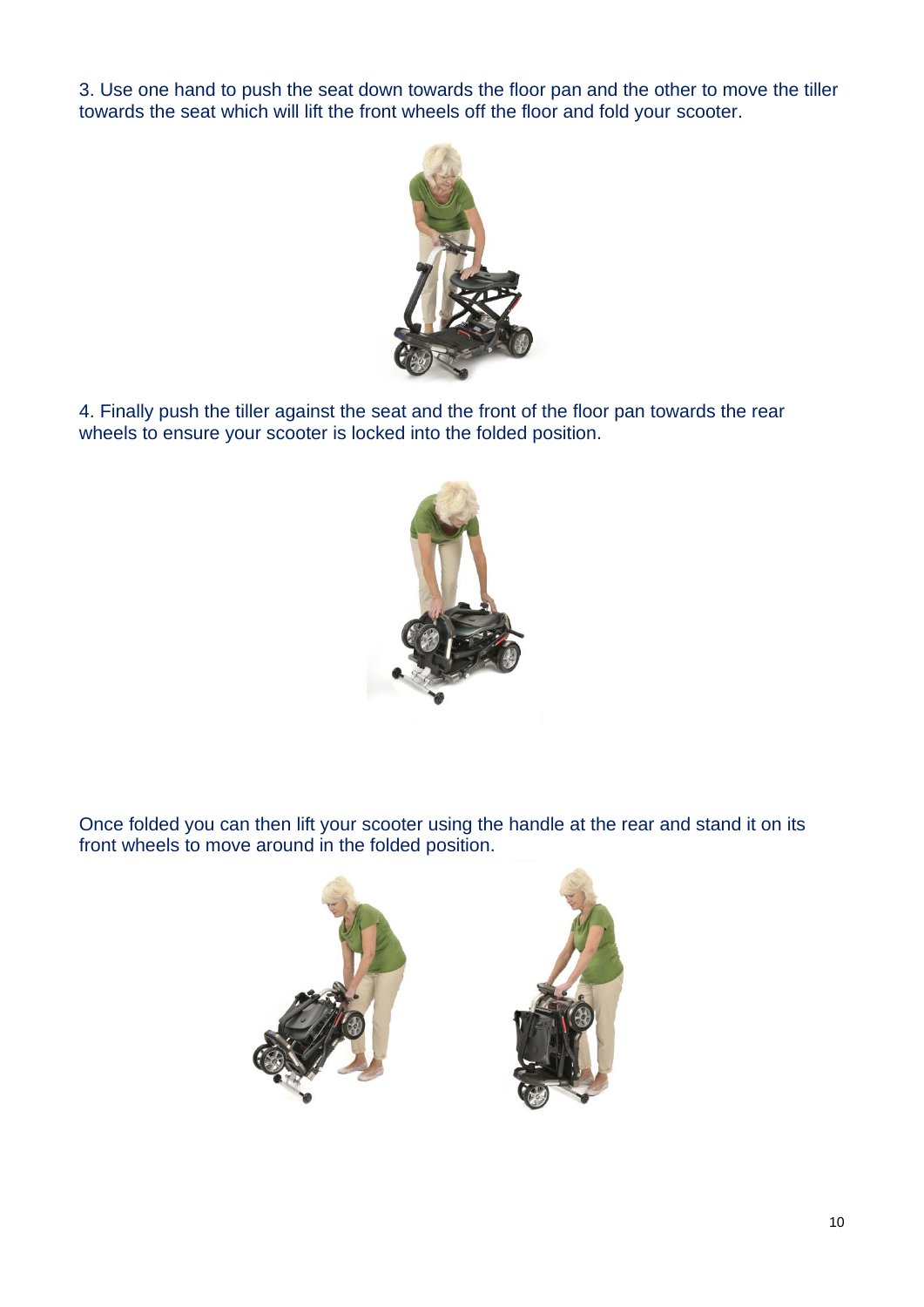# **Unfolding**

To unfold your Minimo Plus follow these 3 simple steps:

1. Pull the red handle on the left hand side of your scooter towards you until you feel it click.



2. Pull the tiller away from the floor pan until the front wheels of your scooter touch the floor.



3. Ensure your scooter is locked in the unfolded position by pulling the seat away from the floor pan with one hand and pushing the tiller away from the seat with the other until you hear a click and feel you scooter lock into this position. Once your scooter is locked in position you will no longer be able to move the tiller towards and away from the seat so use this as a simple test to find out if you scooter is locked in the unfolded position.



## **Care! Warning**

\*Always take care when folding and unfolding your scooter that your hands and fingers are clear of moving parts.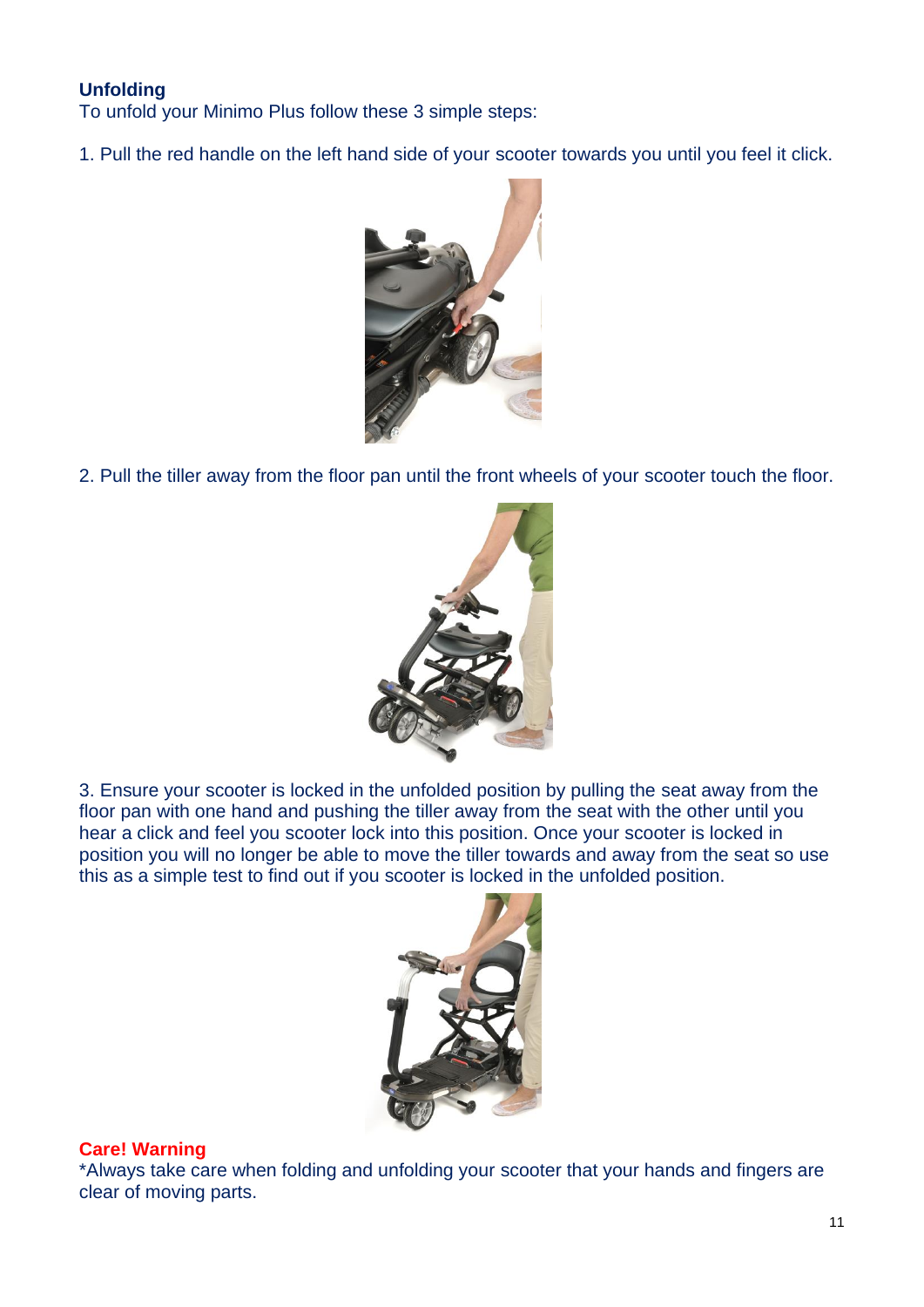\* Always ensure the scooter is locked in the unfolded position before attempting to get on. Failure to check this could result in injury.

# **CHARGING YOUR SCOOTER**

Only use the charger supplied with your scooter as other makes of chargers have not been tested and may permanently damage your batteries. Your battery charger is designed and tested for use with your scooter so it may not be suitable for any other scooters.

To charge your batteries follow these simple steps.

- 1. Switch OFF your scooter and remove the key.
- 2. Plug the charger lead into the socket located on the battery pack. Plugging the charger in automatically cuts all power to the electronics so your scooter cannot be driven.
- 3. Push the plug from the charger into a suitable wall outlet and switch on.
- 4. The red light on your charger will come on for "mains on" indicating the battery is charging. The Green light will come on when your batteries are fully charged.
- 5. When your batteries reach their charged state, the charger will automatically stop charging so the batteries cannot over charge. The lights will, however, still be on.
- 6. Although to get out of trouble the batteries can be put on charge for a short period of time, it is always best to go through a complete charge cycle each time. Excessive short period charging will be detrimental to battery life.
- 7. For the best results and to prolong your battery life, try to run the battery down by at least 50% before recharging and in addition it is always best to go through a complete charge cycle every time.
- 8. Depending on the depth of the discharge, the minimum time taken to recharge serviceable batteries fully will vary up to 12 hours. Please note that this time may increase as batteries get older. During periods without use it is wise to charge the batteries every 4 to 6 weeks.
- 9. For the best results your batteries must be cycled for their first 10-15 charges. This means run them down as much as you safely can in use and then give them a full charge. They will not work at their best until this process has been carried out.

You will find that the distance that your scooter can travel will gradually increase over the first few weeks of use as the batteries reach their optimum efficiency after approximately 12 cycles of discharge and recharge.

## **Care! Warning**

- \* Do not smoke or use a naked flame while your batteries are being charged.<br>No not use the charger if it has resolved a sharp blow, been drepped at other
- Do not use the charger if it has received a sharp blow, been dropped or otherwise misused in any way.
- \* Do not dismantle your charger.
- Do not leave your charger plugged into your scooter with your charger switched off as this may discharge your batteries.
- \* For a complete charge Do not switch off, unplug or interrupt the recharge cycle until it has completed.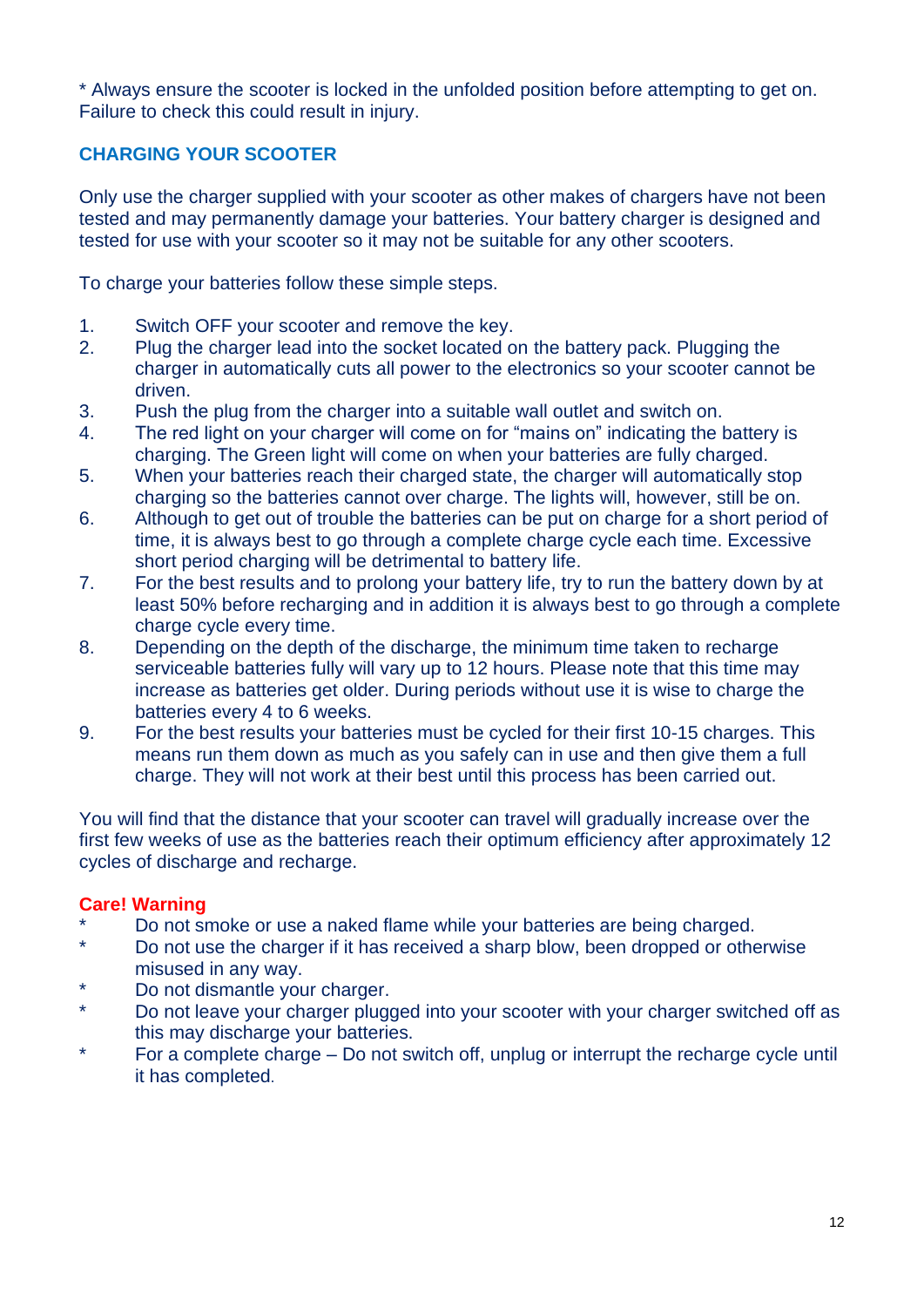## **Care! Warning**

All TGA lithium battery packs contain a temperature sensor. When this sensor records a temperature of 10°C, the internal circuit board will stop the battery charger from working in order to protect the battery cells. Once the battery pack reaches a temperature of approximately 20°C it will then allow the charger to start working again. This is only relevant if the pack drops below 10°C, so long as the battery pack is stored and remains above 10°C then the charger should work as normal, standard room temperature is sufficient.

# **PARKING BRAKE RELEASE**

Your scooter is fitted with a manual parking brake release. This is located at the rear of your scooter just above the right hand rear wheel. The back position is normal use, pushed forwards releases the brake and allows your scooter to be pushed. There will be no power to drive when the brake is in this position, however when switched on the battery condition indicator lights will flash indicating a fault mode. Never release this lever when your scooter is on a slope.

# **MAINTENANCE**

We recommend that your scooter has an annual service and maintenance check by either TGA or an approved mobility specialist. There are however a few tips you can follow yourself to keep your scooter in good condition.

- Keep all components clean and dry.
- Keep your tyres inflated according to the technical specification. Low tyre pressure will degrade your scooters performance so it is very important that you check them frequently.
- Check your tyres for wear and replace them as soon as there is any sign of excessive wear.
- Your scooter uses maintenance free batteries which are leak-proof regardless of their position so charging the battery is the only maintenance required. **DO NOT** leave the batteries flat though, charge them every 4-6 weeks if your scooter is being stored or not in use.
- Check any accessible electrical cable connectors are fully home and secure.
- Battery replacement is dependent upon use. When your batteries lose power too quickly, it is likely they need replacing. If you want to change the batteries yourself installation instructions are included with the replacement batteries from TGA.
- Make sure all repairs relating to electrical or mechanical components are carried out by TGA or an approved mobility specialist only.
- Do not apply oil or grease to any components. Sealed bearings and nylon bushes eliminate the need for lubrication.

## **Seat Upholstery**

You can use a damp cloth and a little soap to keep your seat looking good. Do not use abrasive cleaning materials as this will damage the coating of your seat. Upholstery can also be damaged by chemicals so do not over apply. Ultraviolet light can also reduce the life of the material coating your seat.

#### **Bodywork**

You can clean the plastic bodywork of your scooter by lightly washing it with clean soapy water. Car polish can be used to keep the paint and bodywork in pristine condition. Do not use abrasive cleaners or strong detergents as this will fade the colour.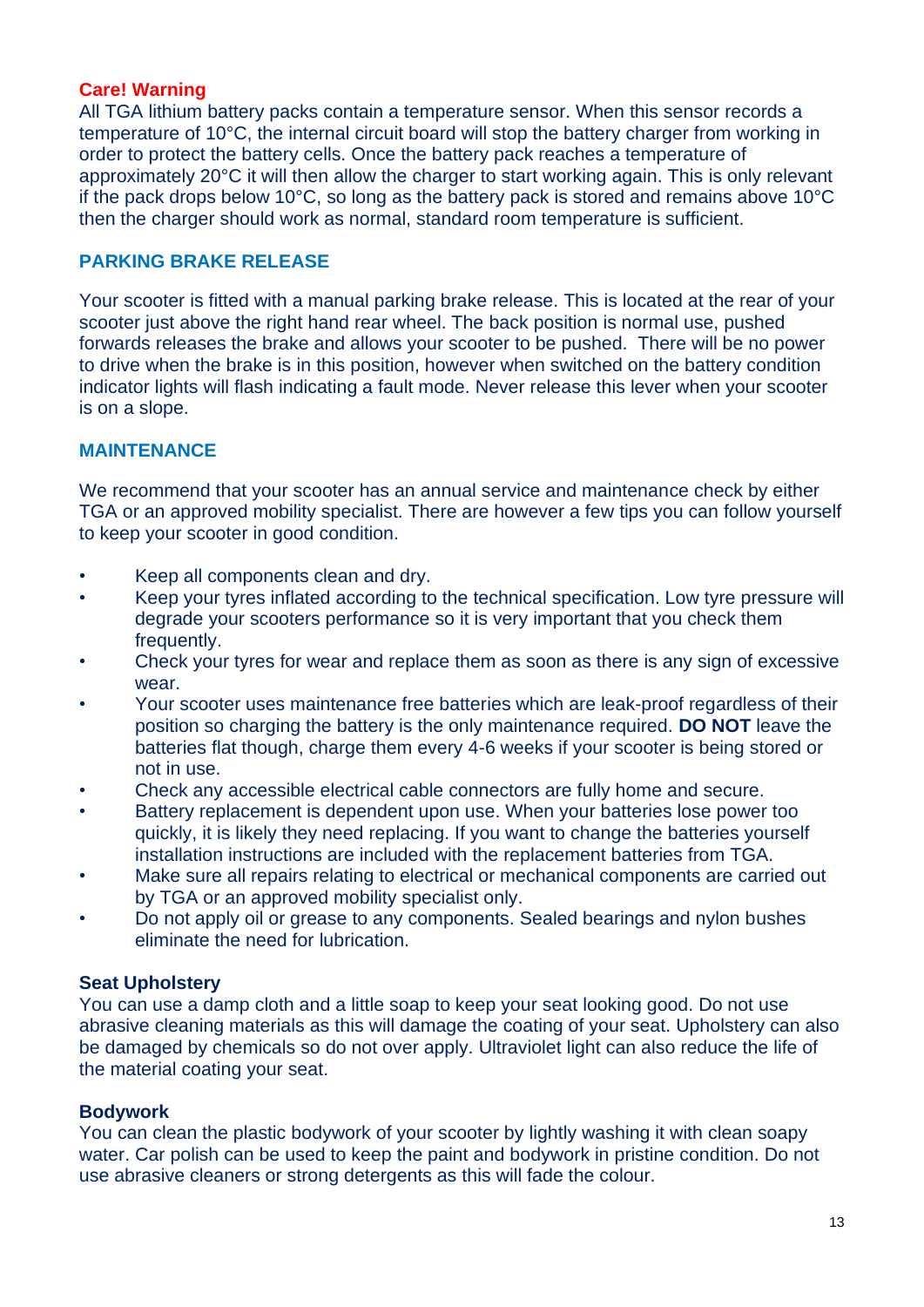#### **Motor Brake**

You can check if the motor brake is functioning correctly by testing, if you can push your scooter when it is switched off or switched on with the speed control throttle in the neutral position. If your scooter can be pushed when as described above, the motor brake may be faulty.

**Care! Warning** if this is the case do not use your scooter and contact TGA or an approved mobility specialist. You can also test this when driving your scooter, if you let go of the speed control lever it should lose speed very quickly. If you notice a change in the normal stopping time/distance you should also contact TGA or an approved mobility specialist.

**DO NOT** operate your scooter in extreme weather conditions i.e. very heavy rain.

**DO NOT** drive through deep water. This could damage the main electronic controller, or other electronics.

**DO NOT** store your scooter in damp conditions. This may affect the electronics if left for very long periods of time

**DO NOT** do not hose down your scooter. Water could be forced into the electronics and cause permanent damage.

# **TROUBLE SHOOTING**

#### **If your scooter will not start, check the following:**

Make sure that the key is in the 'on' position, if it is then the battery condition indicator will be displayed, if it is showing empty then recharge batteries. Check parking brake is released

#### **If the battery condition indicator fails to operate when the key is in the 'on' position, check the following:**

Make sure your battery charger is not plugged in to the wall outlet, this will prevent your scooter driving.

Check parking brake is released

Check the battery pack connection

## **If your scooter will not charge, check the following:**

Check the lights on your battery charger are on and that the charger is plugged into a working wall socket.

Check your battery charger is connected to your charge socket correctly

**Care! Warning** if you find for any reason your scooter does not reduce speed when you let go of the speed control lever, use the manual brake on the handlebars. If this fails to stop you, switch your scooter off with the key. The parking brake will activate immediately and stop your scooter. Beware the machine will stop very suddenly so brace yourself with the handlebars and sit back on your seat.

This operation should only be carried out as an emergency, continual use of this procedure will damage the drive transmission and motor brake.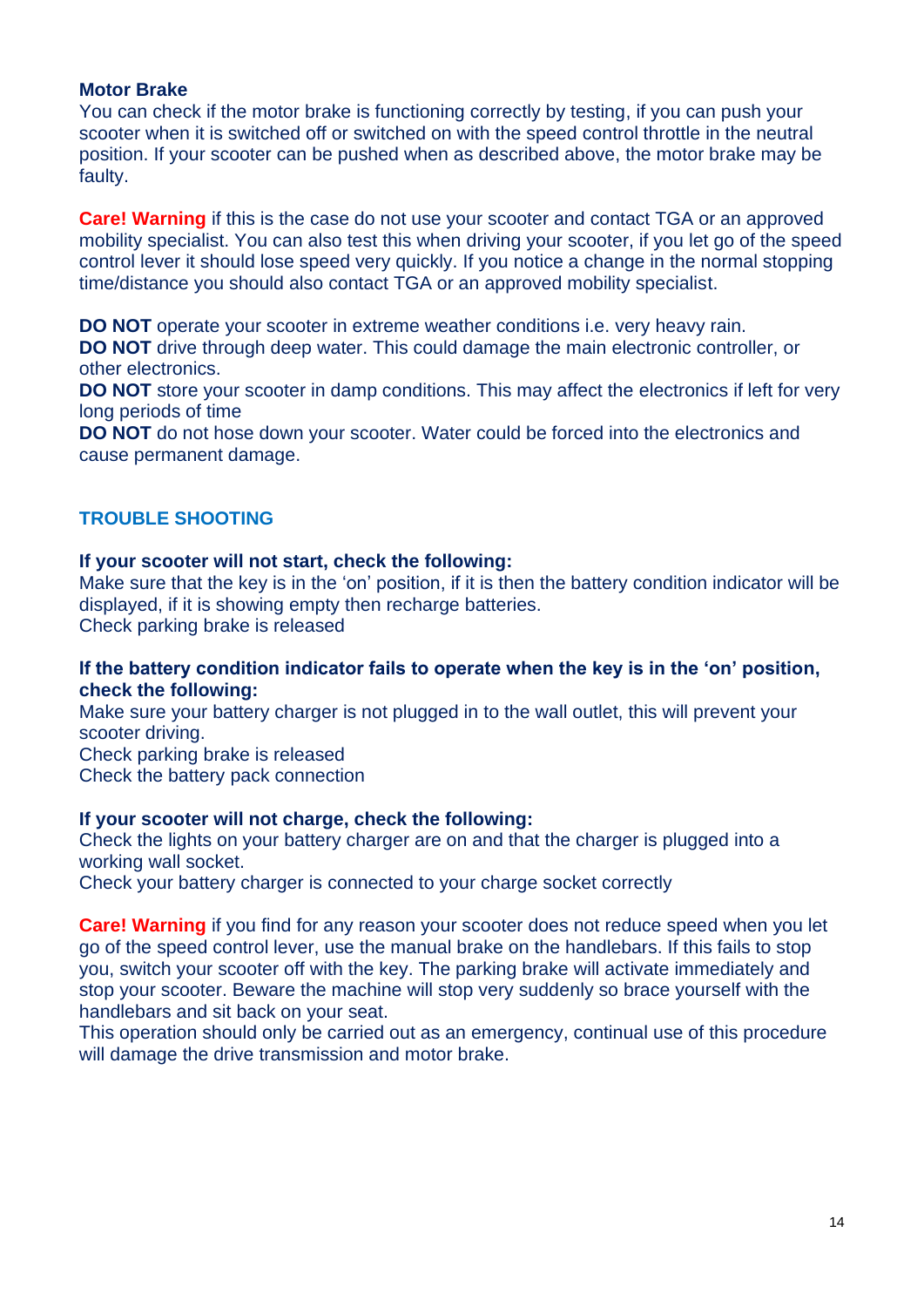## **TIPS FOR SCOOTER USERS**

Scooters fall into two categories, Class 2 which is essentially a 4mph pavement scooter and can only legally be used on the road when either crossing over or because there are no footpaths. A Class 3 scooter is capable of 4 & 8 mph and provided it is fitted with front and rear lights, flashing indicators, horn and rear view mirror it is legal for use on the road. It can also be used on the footpaths but must not exceed 4 mph. Class 2 & 3 vehicles must not be driven on Dual Carriageways, Motorways, Bus Lanes or Cycle Tracks. Class 3 scooters must also be registered with the DVLA.

#### **Insurance**

There is no legal requirement for insurance but it is a very good idea to have cover for fire and theft, accidental and malicious damage, and also third party damages. For more information call TGA.

#### **Breakdown & Recovery Service**

Again not a requirement but a very good idea to enable you total peace of mind when going out on your scooter.

#### **Mobile Phone**

An essential item if you are out there alone. You never know, breakdown, accident, health communication is a must.

#### **Carrying Loads**

Do not overload. It may make your scooter unstable and reduce its range. Place heavy loads inboard – in the middle – not behind the back wheel which can lighten the steering or can cause the front end to lift off the road on a bump, and not at the front which might make steering heavy.

#### **Airline Checking**

Sealed Lead Acid Batteries are permitted on aeroplanes. Airline personnel may insist on removing the battery cover to verify its contents. It is best to check with the airline beforehand. An airline compliance certificate is available from TGA. Due to circumstances out of TGA's control, it is not possible to board an aeroplane with our 14.5AH Lithium batteries, this is the battery supplied as standard on our Minimo Plus scooter. This is due to an instruction/information provided by the Civil Aviation Authority. The Minimo Plus folding scooter comes complete with a 14.5AH battery and therefore cannot be transported on aeroplanes.

We at TGA have recognised this as a potential issue for some of our customers and have introduced a loan battery service to help our customers take the Minimo Plus scooter out of the country with them, should the need arise. We will supply a loan battery pack containing an 11.5AH Lithium battery, which falls within the parameters/tolerances of the Civil Aviation Authorities guidelines. This battery WILL work with the Minimo Plus scooter, however it will reduce the overall range of the scooter, whilst the temporary battery is being used. It will not affect the scooter in any other way. For more information including prices please contact the TGA customer service team.